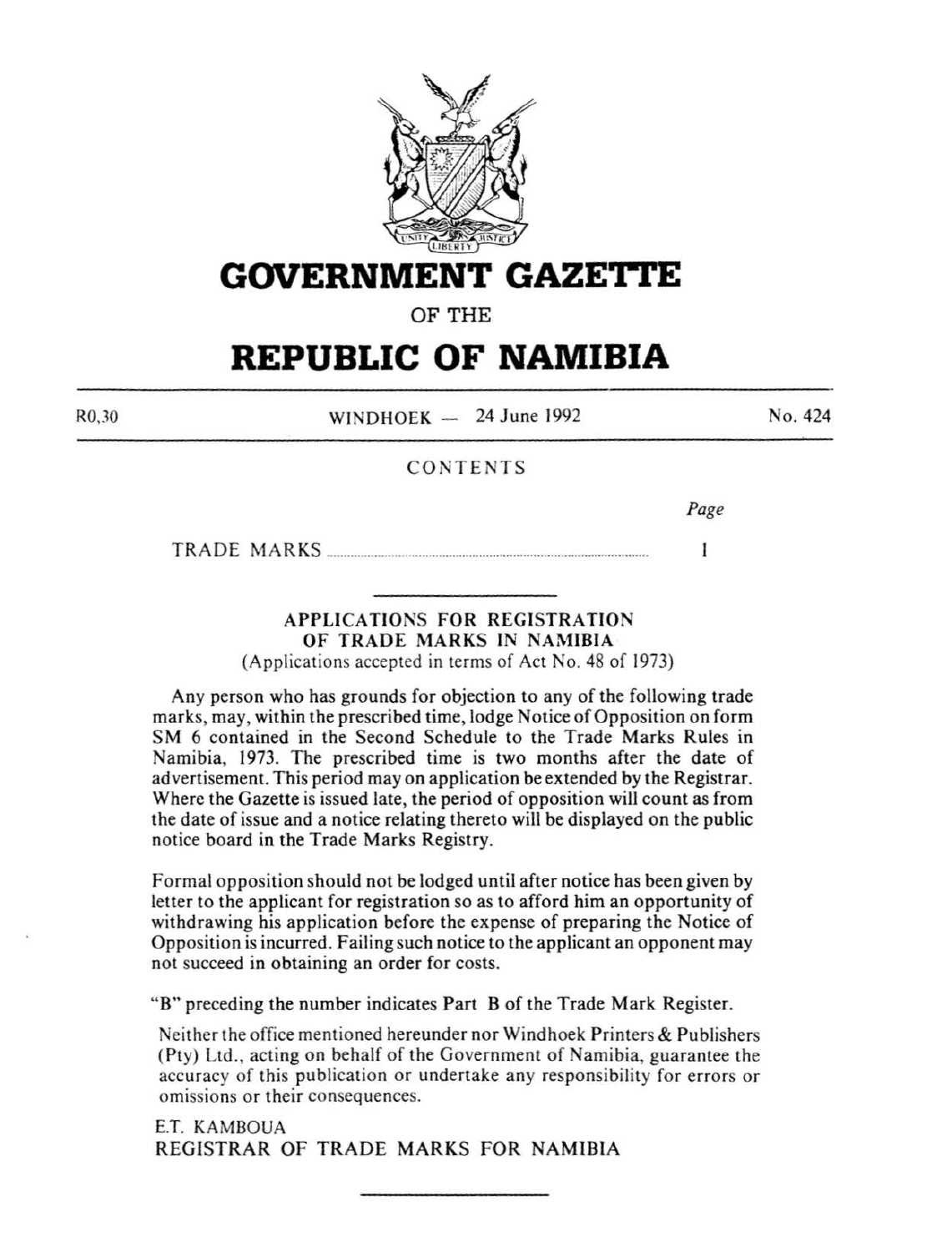-

89/1788 in Class 25: Articles of clothing including knitwear and footwear; in the name of **GOLDKNIT** (PROPRIETARY) LIMITED of  $c/o$  7th Avenue and Nyman Street, Kensington, Cape Town.

Address for Service: MACROBERT DE VILLIERS & HITGE INC./501 United Building, 263 Andries Street, Pretoria.

#### FILED: 6 NOVEMBER 1989

# A GOLDKNIT PRODUCT

Registration of this mark shall give no right to the exclusive use of the words PRODUCT and GOLD and the alphabetical letter A separately from each other and apart from the mark.

Applicant undertakes that the mark will only be used in respect of knitted products or goods containing knit wear.

89/1000 in Class 29: Meat, fish, poultry and game; meat extracts; preserved, dried and cooked fruits and vegetables; jellies, jams; eggs, milk and other dairy products; edible oils and fats; preserves, pickles; in the name of HANS HEIN-RICH GEORG RAUPERT trading as SW AKOMA, a South African citizen, of 18, Kalie Roodt Street, Northern Industrial Area, Windhoek, Namibia. Address for Service: ADAMS & ADAMS, 5th Floor CDM Centre, Independence A venue/Biilow Street, Windhoek.



FILED: 27 JULY 1989

Associated with 89/1001

89/1001 in Class 30: Coffee, tea, cocoa, sugar, rice, tapioca, sago, coffee substitutes; flour, and preparations made from cereals; bread, biscuits, cakes, pastry and confectionery; ices; honey, treacles; yeast, baking powder; salt, mustard, pepper,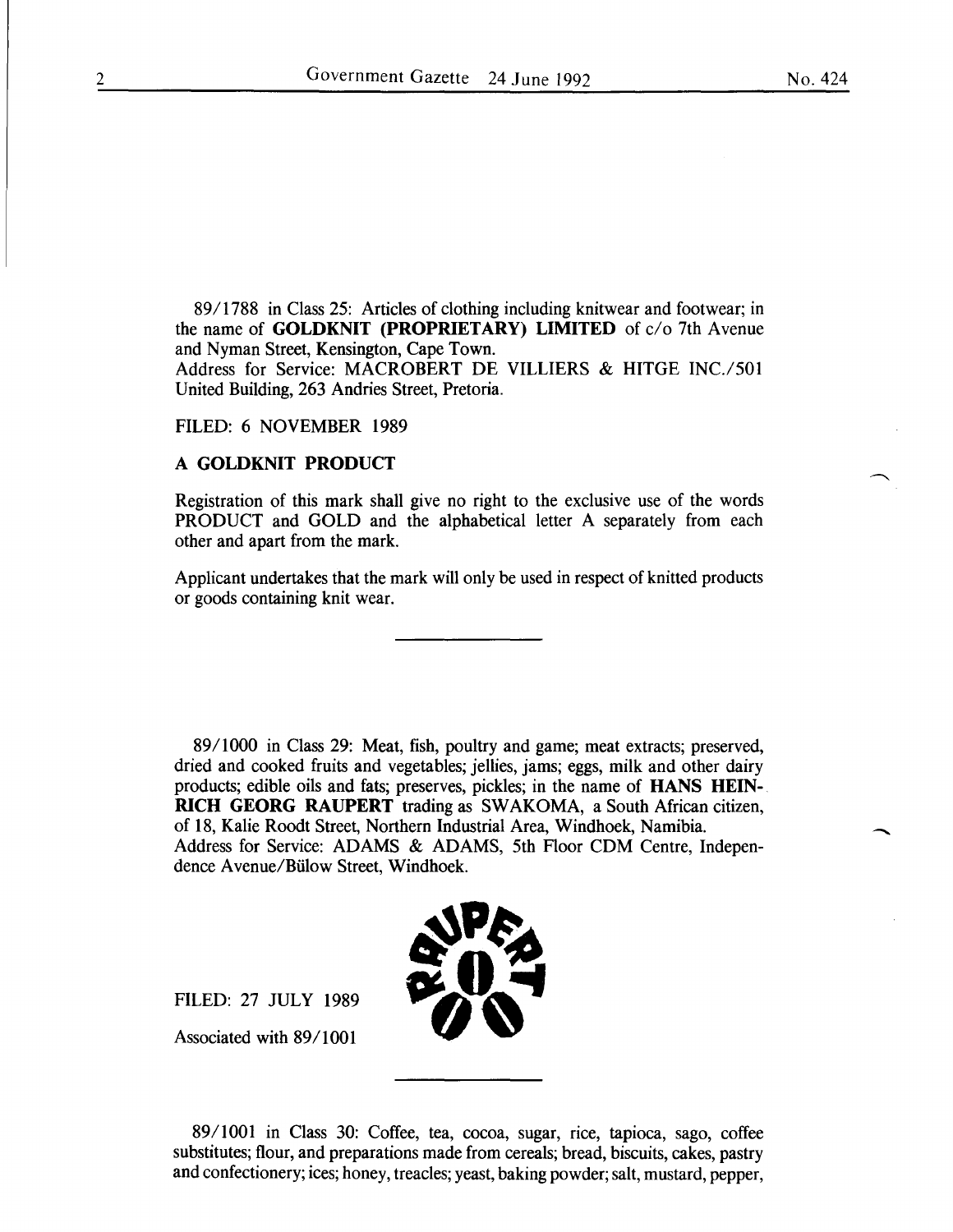vinegar, sauces, spices; ice; in the name of HANS HEINRICH GEORG RAUPERT trading as SWAKOMA, a South African citizen, of 18, Kalie Roodt Street, Northern Industrial Area, Windhoek, Namibia. Address for Service: ADAMS & ADAMS, 5th Floor CDM Centre, Independence A venue/Biilow Street, Windhoek.



FILED: 27 JULY 1989

Associated with 89/1000

89/1037 in Class 2: Paints, varnishes, lacquers; preservatives against rust and against deterioration of wood; colouring matters, dyestuffs; mordants; natural resins; metals in foil and powder form for painters and decoraters; in the name of AECI LIMITED, a South African company - of 16th Floor, Office Tower, Carlton Centre, Commissioner Street, Johannesburg, Transvaal, Republic of South Africa. Address for Service: ADAMS & ADAMS, 5th Floor, C.D.M. Centre, Independence A venue/Biilow Street, Windhoek.

FILED: 9 AUGUST 1989

Registration of this trade mark shall give no right to the exclusive use of a device of a house as such and apart from the particular representation shown in the mark.

Registration of this trade mark shall give no right to the exclusive use of the word SAVE apart from the mark.

Associated with 89/1038 and with B78/466

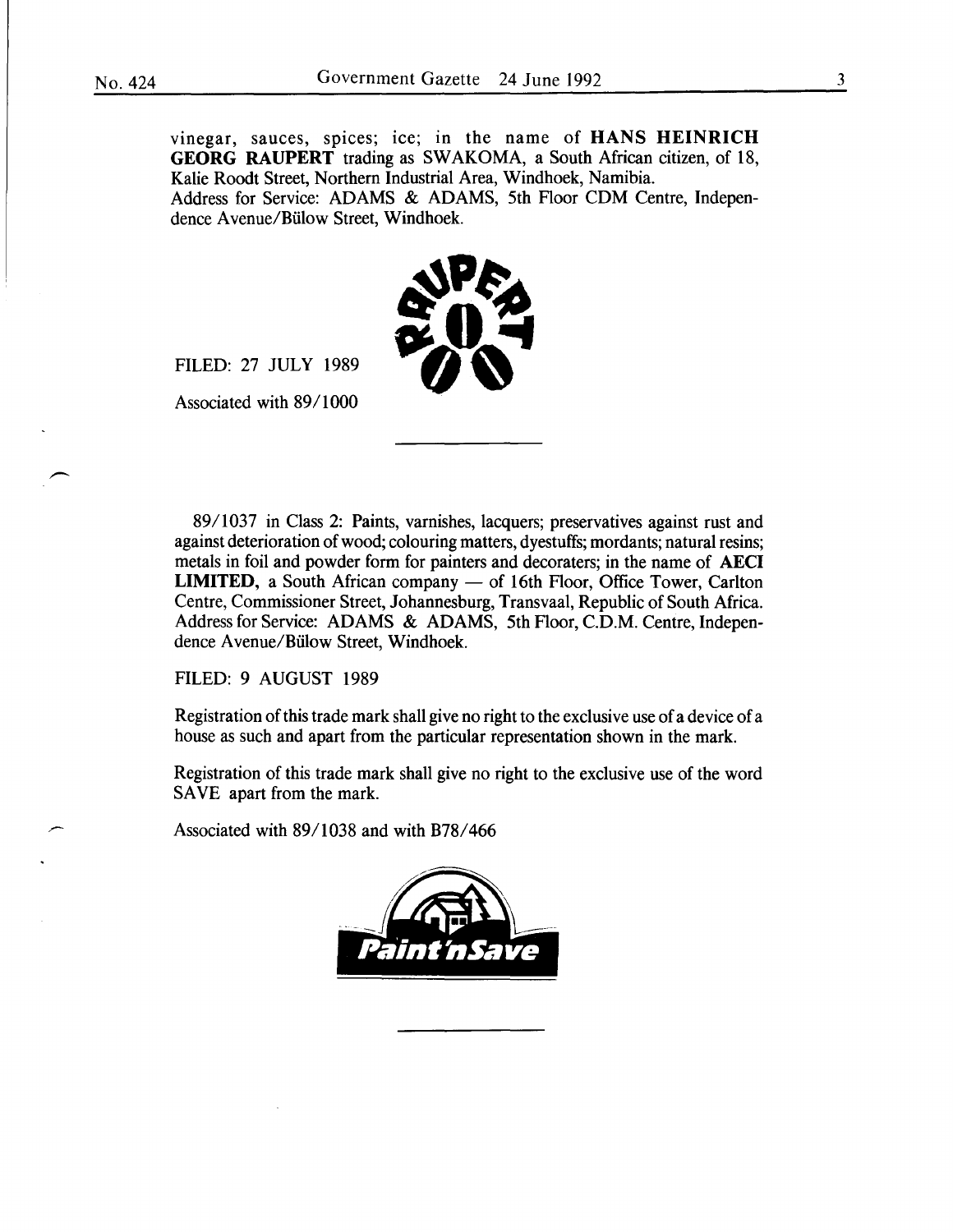89/1125 in Class 16: Paper and paper articles, cardboard and cardboard articles; printed matter, newspaper and periodicals, books; bookbinding material; photographs; stationery, adhesive materials (stationery); artists' materials; paint brushes; typewriters and office requisites (other than furniture); instructional and teaching material (other than apparatus); playing cards; printers' type and cliches (stereotype); in the name of **CLAY BRICK ASSOCIATION LIMITED** – a South African company — of Old Pretoria Main Road, Opposite Grand Central Airport, Midrand, Transvaal, Republic of South Africa.

Address for Service: ADAMS & ADAMS, 5th Floor, C.D.M. Centre, Independence A venue/Biilow Street, Windhoek.

FILED: 24 AUGUST 1989

Associated with 89/1126



The trade mark is shown in English and Afrikaans versions, being the two official languages in which it is or will be used, the two versions represented having equivalent meanings. In practise both versions of the trade mark will be used either separately or together, but when used together they will not necessarily be in close approximation one to the other.

Registration of this trade mark shall give no right to the exclusive use of the brick device as such, apart from the particular representation appearing in the mark.

89/1126 in Class 19: Building materials, natural and artificial stone, cement, lime, mortar, plaster and gravel; pipes of earthenware or cement; roadmaking materials; asphalt, pitch and bitumen; portable buildings; stone monuments; chimney pots; in the name of **CLAY BRICK ASSOCIATION LIMITED** – a South African company - of Old Pretoria Main Road, Opposite Grand Central Airport, Midrand, Transvaal, Republic of South Africa.

Address for Service: ADAMS & ADAMS, 5th Floor, C.D.M. Centre, Independence A venue/Biilow Street, Windhoek.

FILED: 24 AUGUST 1989

The trade mark is shown in English and Afrikaans versions, being the two official languages in which it is or will be used, the two versions represented having equivalent meanings. In practise both versions of the trade mark will be used either separately or together, but when used together they will not necessarily be in close approximation one to the other.



-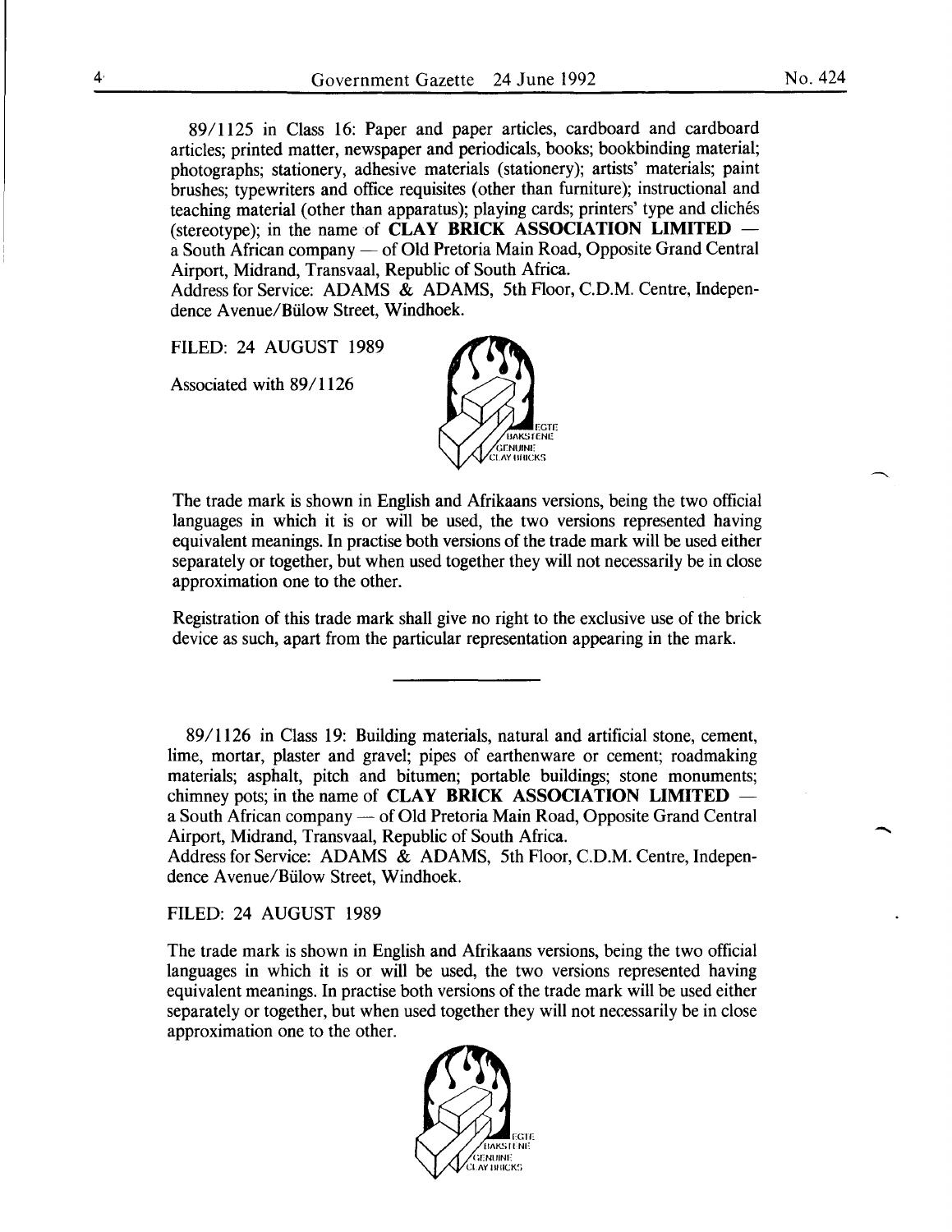-

Applicants undertake that the trade mark will only be used in relation to bricks or goods made of bricks.

Registration of this trade mark shall give no right to the exclusive use of the brick device as such, apart from the particular representation appearing in the mark.

Associated with 89/1127

89/1127 in Class **41:** Education and entertainment; in the name of **CLAY BRICK ASSOCIATION LIMITED** - a South African company - of Old Pretoria Main Road, Opposite Grand Central Airport, Midrand, Transvaal, Republic of South Africa.

Address for Service: ADAMS & ADAMS, 5th Floor, C.D.M. Centre, Independence Avenue/Bülow Street, Windhoek.

FILED: 24 AUGUST 1989



The trade mark is shown in English and Afrikaans versions, being the two official languages in which it is or will be used, the two versions represented having equivalent meanings. In practise both versions of the trade mark will be used either separately or together, but when used together they will not necessarily be in close approximation one to the other.

Registration of this trade mark shall give no right to the exclusive use of the brick device as such, apart from the particular representation appearing in the mark.

Associated with 89/1128

89/1128 in Class 42: Technical, technological, testing, design, research, consultative and advisory services; quantity surveying and related professional services; retail, wholesale, merchandising, selection and distributing services; all the aforesaid relating to the building and construction industry and to materials for use in such industry; in the name of **CLAY BRICK ASSOCIATION LIMITED**  $-a$ South African company — of Old Pretoria Main Road, Opposite Grand Central Airport, Midrand, Transvaal, Republic of South Africa.

Address for Service: ADAMS & ADAMS, 5th Floor, C.D.M. Centre, Independence A venue/Biilow Street, Windhoek.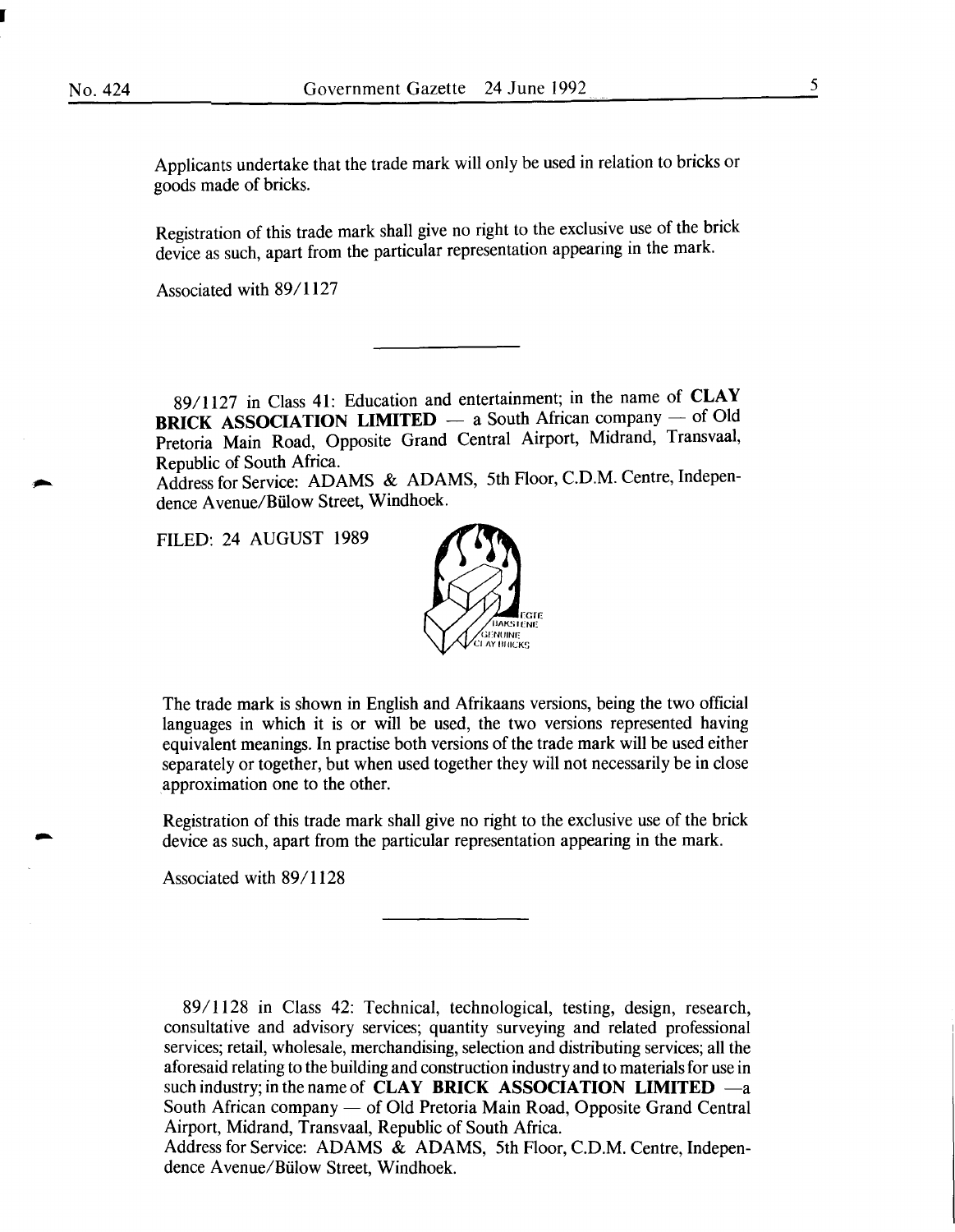-



# FILED: 24 AUGUST 1989

The trade mark is shown in English and Afrikaans versions, being the two official languages in which it is or will be used, the two versions represented having equivalent meanings. In practise both versions of the trade mark will be used either separately or together, but when used together they will not necessarily be in close approximation one to the other.

Applicants undertake that the trade mark will only be used in relation to bricks or goods made of bricks.

Registration of this trade mark shall give no right to the exclusive use of the brick device as such, apart from the particular representation appearing in the mark.

Associated with 89/1125

89/1143 in Class 13: Fire-arms and projectiles; explosive substances; fireworks; in the name of **AECI LIMITED**, a South African company  $-$  of 16th Floor, Office Tower, Carlton Centre, Commissioner Street, Johannesburg, Transvaal, Republic of South Africa.

Address for Service: ADAMS & ADAMS, 5th Floor, C.D.M. Centre, Independence A venue/Biilow Street, Windhoek.

FILED: 28 AUGUST 1989

# **NITROLAN**

Applicants undertake that the mark will be used in relation only to products containing nitrogen or compounds or derivatives of nitrogen.

Section  $24(1)(b)$ 

Associated with 89/1142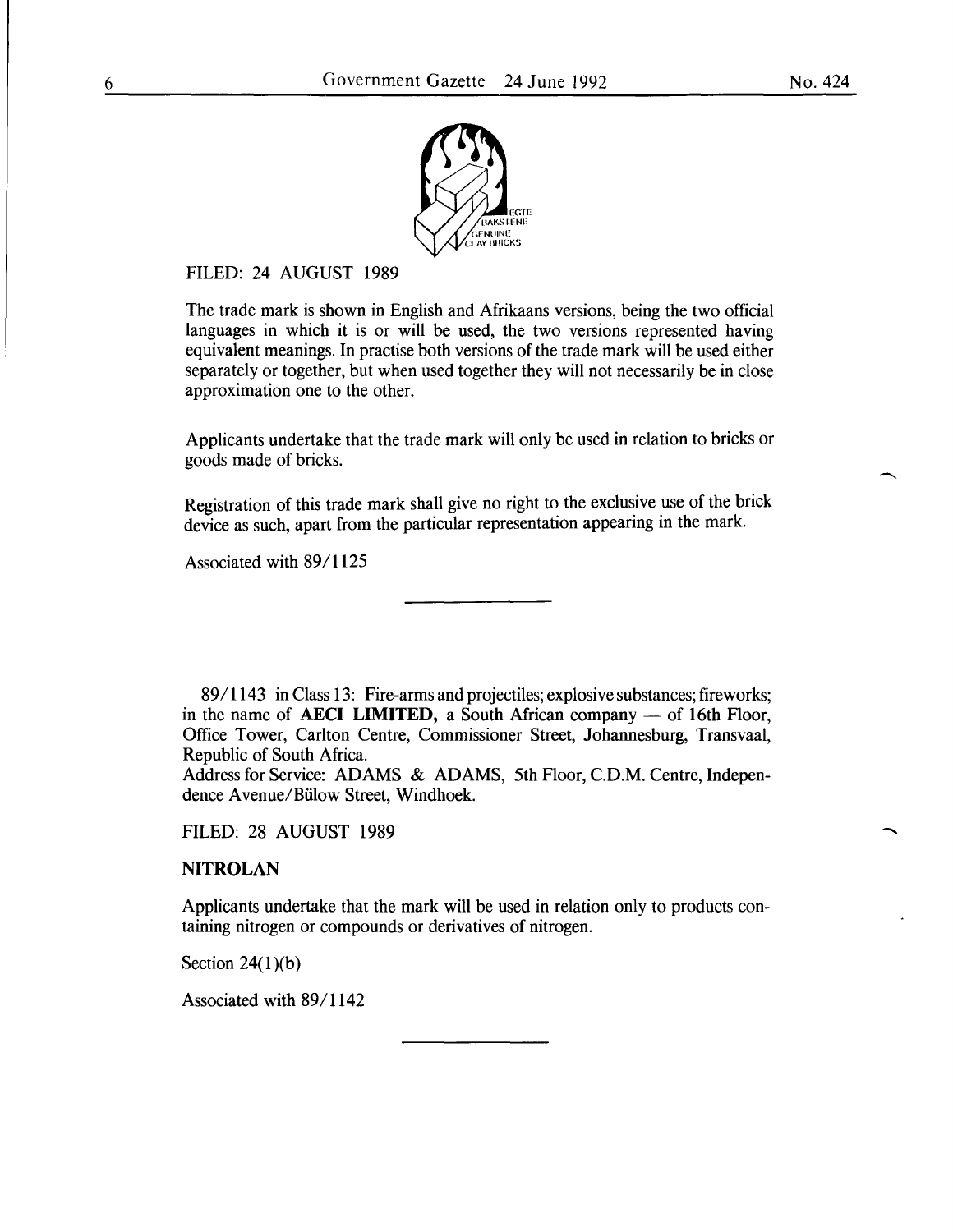89/1885 in Class 36: Insurance and financial; in the name of RENT-**MEESTER VERSEKERAARS BEPERK**  $-$  Insurance and financial brokers and consultants  $-$  a South African company  $-$  of Rentmeester Park, 74 Watermeyer Street, Val-de-Grace, Pretoria, Transvaal, Republic of South Africa. Address for Service: ADAMS & ADAMS, 5th Floor, C.D.M. Centre, Independence A venue/Biilow Street, Windhoek.

#### FILED: 22 NOVEMBER 1989

#### PLUS SPAARPLAN/PLUS SAVINGS PLAN

The trade mark is shown in English and Afrikaans versions, being the two official languages in which it is or will be used, the two versions represented having equivalent meanings. In practise both versions of the trade mark will be used either separately or together, but when used together they will not necessarily be in close approximation one to the other.

Registration of this trade mark shall give no right to the exclusive use of the word "PLUS" or of the word "SPAARPLAN" or of the words "SAVINGS PLAN" apart from the mark.

89/1888 in Class 36: Insurance and financial; in the name of RENT-**MEESTER VERSEKERAARS BEPERK**  $-$  Insurance and financial brokers and consultants  $-$  a South African company  $-$  of Rentmeester Park, 74 Watermeyer Street, Val-de-Grace, Pretoria, Transvaal, Republic of South Africa. Address for Service: ADAMS & ADAMS, 5th Floor, C.D.M. Centre, Independence A venue/Biilow Street, Windhoek.

FILED: 22 NOVEMBER 1989

#### RENTPLUS

-

Registration of this trade mark shall give no right to the exclusive use of the word "RENT" or of the word "PLUS" apart from the mark.

B89/1954 in Class 11: Heating and cooking apparatus, equipment and installations including stoves of all kinds; parts of, accessories, components and fittings for the aforesaid goods; but not including coffee percolators, tea urns or hot plates; in the name of TEK CORPORATION LIMITED, a South African company, of 30 Wellington Road, Parktown, 2193, Republic of South Africa.

Address for Service: ADAMS & ADAMS, 5th Floor, C.D.M. Centre, Independence A venue/Biilow Street, Windhoek.

FILED: 12 DECEMBER 1989

#### THERMOFAN

 $\pmb{\mathfrak{f}}$ 

Associated with B89/1955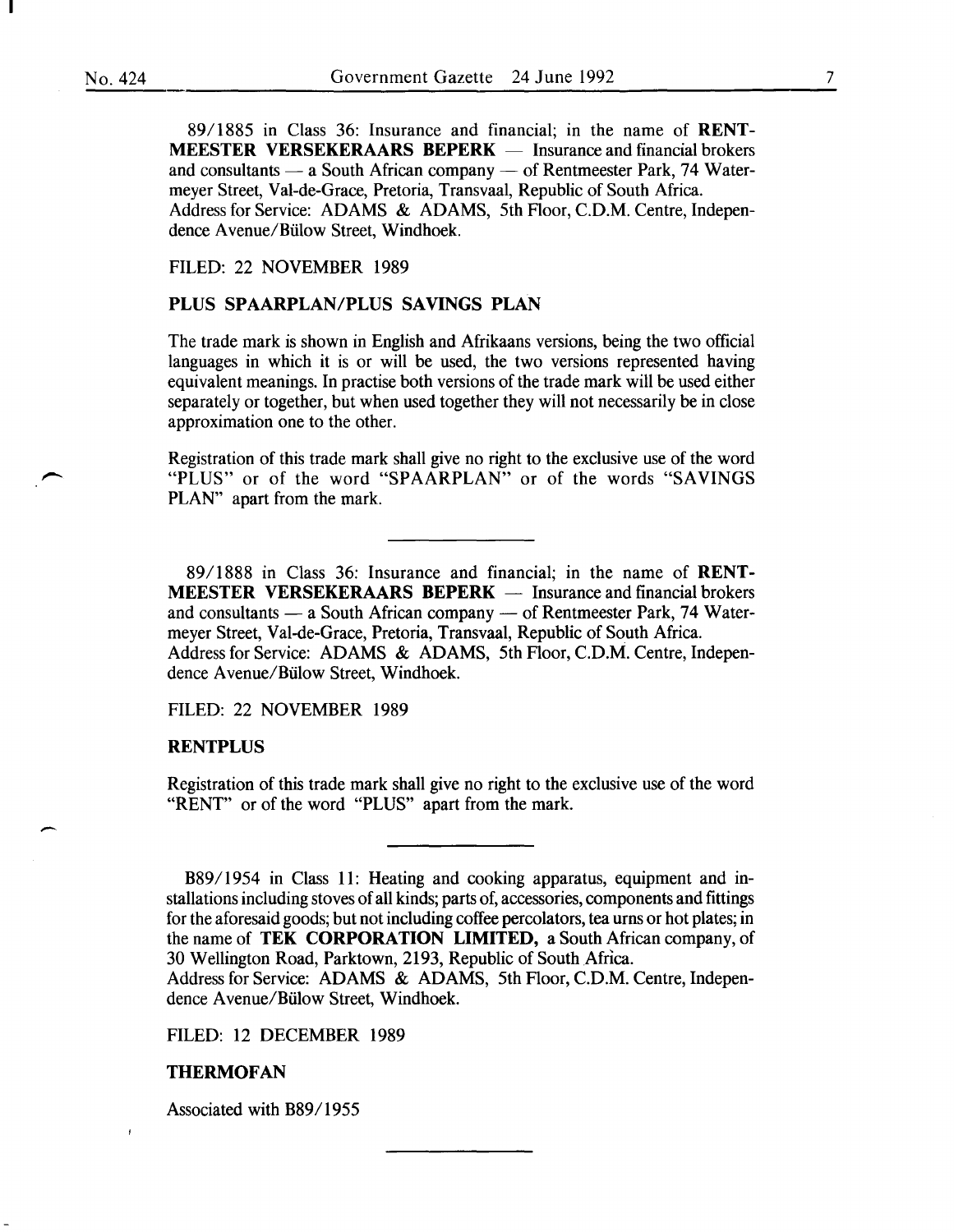89/1361 in Class 25: Clothing including hosiery, hose, pantyhose, boots, shoes and slippers; in the name of ARWA HOSIERY (PROPRIETARY) LIMI-TED trading as BERKSHIRE, a South African company - Manufacturers and Merchants — of Carl Preller Avenue, Industrial Sites, Parys, Orange Free State, Republic of South Africa.

Address for Service: ADAMS & ADAMS, 5th Floor, C.D.M. Centre, Independence A venue/Biilow Street, Windhoek.

FILED: 14 SEPTEMBER 1989

FINESSE

89/1362 in Class 25: Clothing including hosiery, hose, pantyhose, boots, shoes and slippers; in the name of ARWA HOSIERY (PROPRIETARY) LIMI-TED trading as BERKSHIRE, a South African company - Manufacturers and Merchants - of Carl Preller Avenue, Industrial Sites, Parys, Orange Free State, Republic of South Africa.

Address for Service: ADAMS & ADAMS, 5th Floor, C.D.M. Centre, Independence A venue/Biilow Street, Windhoek.

FILED: 14 SEPTEMBER 1989

#### FOOTLINERS

Registration of this trade mark shall give no right to the exclusive use of the word FOOT, or of the word LINER, each apart from the mark.

89/1363 in Class 25: Clothing including hosiery, hose, pantyhose, boots, shoes and slippers; in the name of ARWA HOSIERY (PROPRIETARY) LIMI-**TED** trading as BERKSHIRE, a South African company — Manufacturers and Merchants - of Carl Preller Avenue, Industrial Sites, Parys, Orange Free State, Republic of South Africa.

Address for Service: ADAMS & ADAMS, 5th Floor, C.D.M. Centre, Independence A venue/Biilow Street, Windhoek.

FILED: 14 SEPTEMBER 1989

#### PLATINUM CLASSICS

Registration of this trade mark shall give no right to the exclusive of the word PLATINUM, or of the word CLASSICS, each apart from the mark.

89/1883 in Class 36: Insurance and financial; in the name of RENT-MEESTER VERSEKERAARS BEPERK - Insurance and Financial Brokers and Consultants  $-$  a South African company  $-$  of Rentmeester Park, 74 Watermeyer Street, Val-de-Grace, Pretoria, Transvaal, Republic of South Africa. Address for Service: ADAMS & ADAMS, 5th Floor, C.D.M. Centre, Independence A venue/Biilow Street, Windhoek.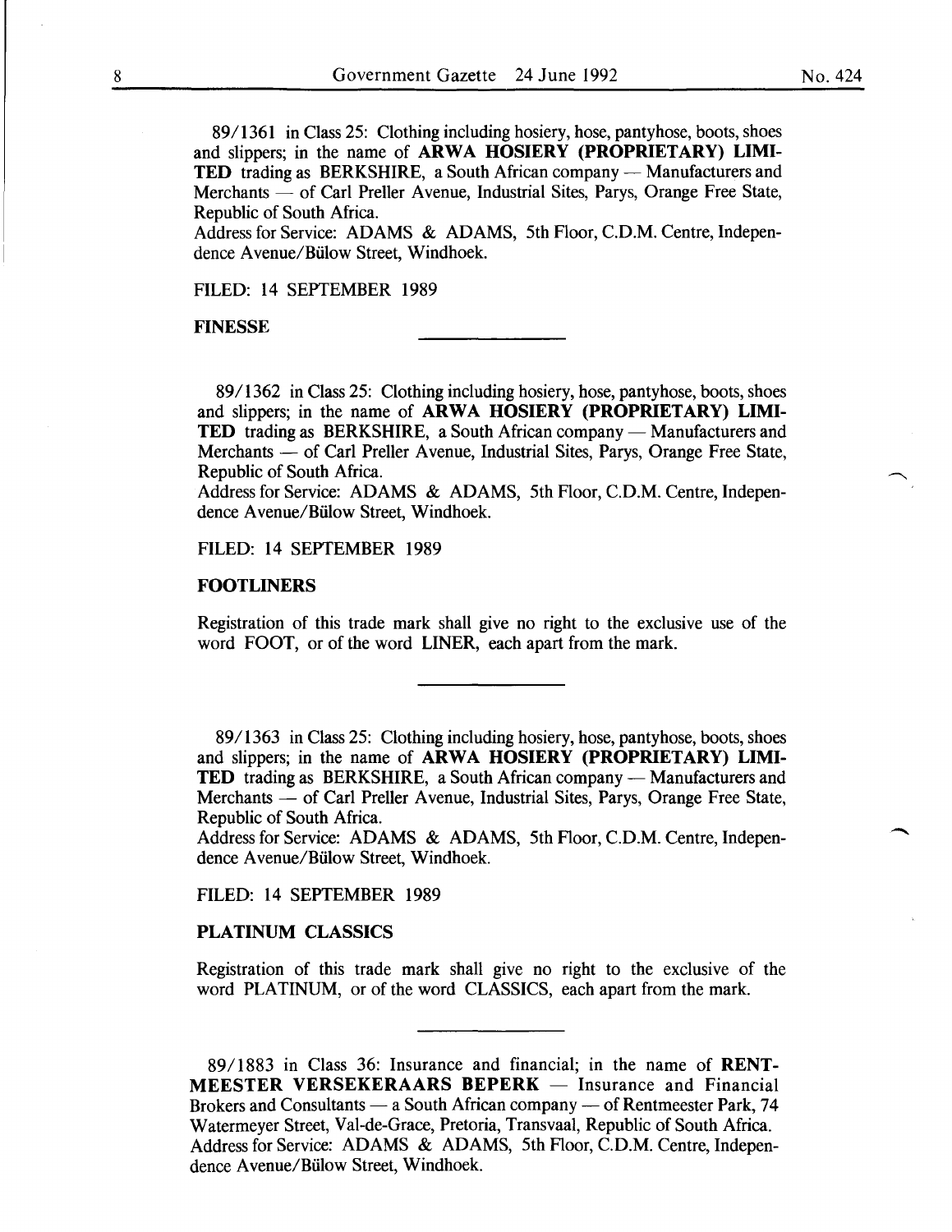FILED: 22 NOVEMBER 1989

#### $O-M-N-I-P-O-L$

Registration of this trade mark shall give no right to the exclusive use of the word OMNI, apart from the mark.

89/1887 in Class 36: Insurance and financial; in the name of RENT-  $MEESTER VERSEKERAARS BEPERK - Insurance and Financial$ Brokers and Consultants  $-$  a South African company  $-$  of Rentmeester Park, 74 Watermeyer Street, Val-de-Grace, Pretoria, Transvaal, Republic of South Africa. Address for Service: ADAMS & ADAMS, 5th Floor, C.D.M. Centre, Independence A venue/Biilow Street, Windhoek.

FILED: 22 NOVEMBER 1989



90/0117 in Class 30: Tea, cocoa, sugar, rice, tapioca, sago; flour, and preparations made from cereals; bread, biscuits, cakes, pastry and confectionery, ices; honey, treacles; yeast, baking-powder; salt, mustard, pepper, vinegar, sauces, spices; ice; in the name of **BORDEN**, **INC.**, a Corporation organised under the laws of the State of New Jersey — of 277 Park Avenue, New York, United States of America. Address for Service: ADAMS & ADAMS, 5th Floor, C.D.M. Centre, Independence A venue/Biilow Street, Windhoek.

FILED: 6 FEBRUARY 1990

# PASTA ROMAGNA CLASSICO

Registration of this trade mark shall give no right to the exclusive use of the word CLASSIC, apart from the mark.

It is a condition of registration that the mark will be used on/ or in relation to ingredients for making pasta foods and products used on/or in association with pasta foods.

Associated with 90/0116

Section 24 $(1)(b)$  application.